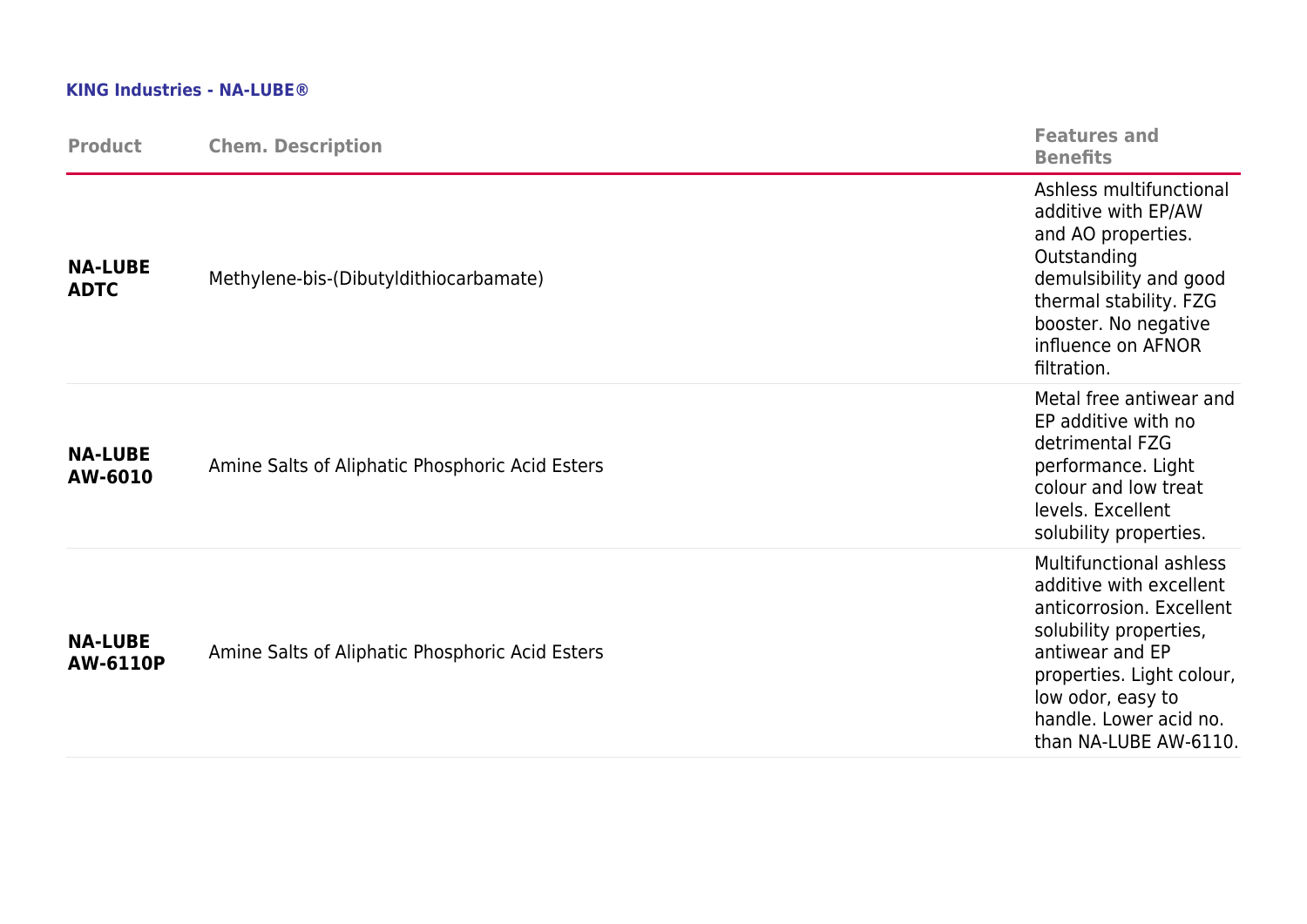| <b>Product</b>            | <b>Chem. Description</b>                                                         | <b>Features and</b><br><b>Benefits</b>                                                                                                                                                                           |
|---------------------------|----------------------------------------------------------------------------------|------------------------------------------------------------------------------------------------------------------------------------------------------------------------------------------------------------------|
| <b>NA-LUBE</b><br>AW-6220 | Proprietary Preparation of Amine Phosphate and Heterocyclic Derivative Chemistry | Ashless antiwear<br>additive. Excellent rust,<br>corrosion, and yellow<br>metal deactivation<br>properties. Low treat<br>levels. Excellent<br>solubility properties.                                             |
| <b>NA-LUBE</b><br>AW-6310 | Proprietary Preparation of Sulfur-Phosphorus-Nitrogen containing Chemistry       | <b>Multifunctional ashless</b><br>lubricant additive<br>exhibiting outstanding<br>EP/AW. Rust inhibiting<br>and demulsification<br>properties. Low treat<br>levels and good thermal<br>and hydrolytic stability. |
| <b>NA-LUBE</b><br>AW-6330 | Proprietary Preparation of Phosphorus-Sulfur containing Chemistry                | <b>Multifunctional ashless</b><br>lubricant additive.<br>Exhibiting excellent<br>EP/AW and AO<br>properties. Used as a<br>substitute for zinc<br>dialkyldithiophosphates.                                        |